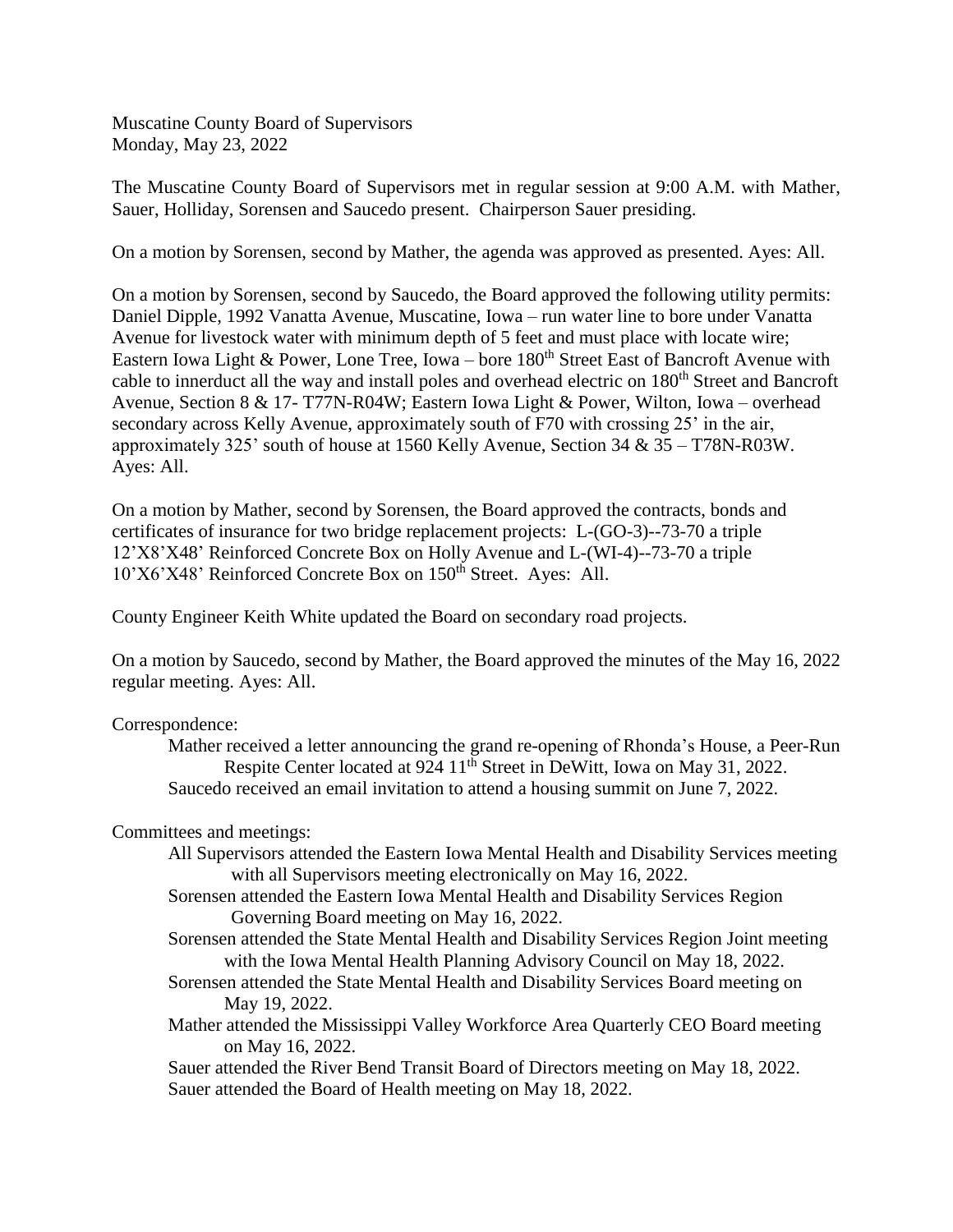Holliday attended the Wilton Development Corporation meeting on May 18, 2022. Holliday attending the Muscatine County Fair Board meeting on May 19, 2022. Holliday stated the West Liberty Raceway Late Model Races is scheduled for May 30, 2022 at 5:00 p.m. and Iowa Harness Horse races is scheduled for June 4, 2022. Sauer and Sorensen toured the Scott County Emergency Operations Center on May 16, 2022.

County Attorney Jim Barry reviewed the draft American Rescue Plan Act (ARPA) Grant Agreements between Muscatine County and (1) Political Subdivisions; (2) Non-Profit Organizations; (3) For Profit Governments; and (4) Muscatine Power and Water. Barry stated the improvements from the grant funds that may generate revenue should be reviewed before the funds are allocated, such as out of county service areas that may occur with Wilton Telephone Company and Muscatine Power and Water. The Board consensus was to request additional information from the entities that may generate revenue with the improvements as the agreement states "If the Grantee is authorized or allowed by law to charge customers for the services created using the funds provided by the County hereunder, Grantee agrees that it shall repay the county the total amount of the Grant award or any part thereof it collects over any period these services are provided and the customer(s) actually pay their bill".

Barry reviewed the revised Public Records and Information Policy stating the policy is meant to be fair and reasonable to the requestors and to make all the departments consistent in providing documents. On a motion by Sorensen, second by Mather, the Board adopted a revised Public Records and Information Policy. Ayes: All.

Community Services Director Felicia Toppert reviewed the Memorandum of Understanding for Reimbursement from the Eastern Iowa Mental Health Disability Services Region for County Employees regarding reimbursement by the region to the individual county regarding wages, benefits and direct administrative expenses to identify the individual county employee(s) and their position(s), and the portion of the employee's wages and benefits. On a motion by Sorensen, second by Saucedo, the Board approved a Memorandum of Understanding for Reimbursement from the Eastern Iowa Mental Health Disability Services Region for County Employees. Ayes: All.

On a motion by Sorensen, second by Saucedo, the Board affirmed the appointment of Julia Hilbert as a Medical Examiner Investigator for Muscatine County. Ayes: All.

On a motion by Sorensen, second by Saucedo, the Board approved the May 2022 payroll claims. Ayes: All.

Administrative Services Director Nancy Schreiber stated the Board received a notice from the City of Muscatine to amend their consolidated Urban Renewal Area Plan with a meeting scheduled for June 3, 2022 at 1:00 P.M. at the City Administrators office and a Public Hearing scheduled for June 9, 2022 at 7:00 P.M.